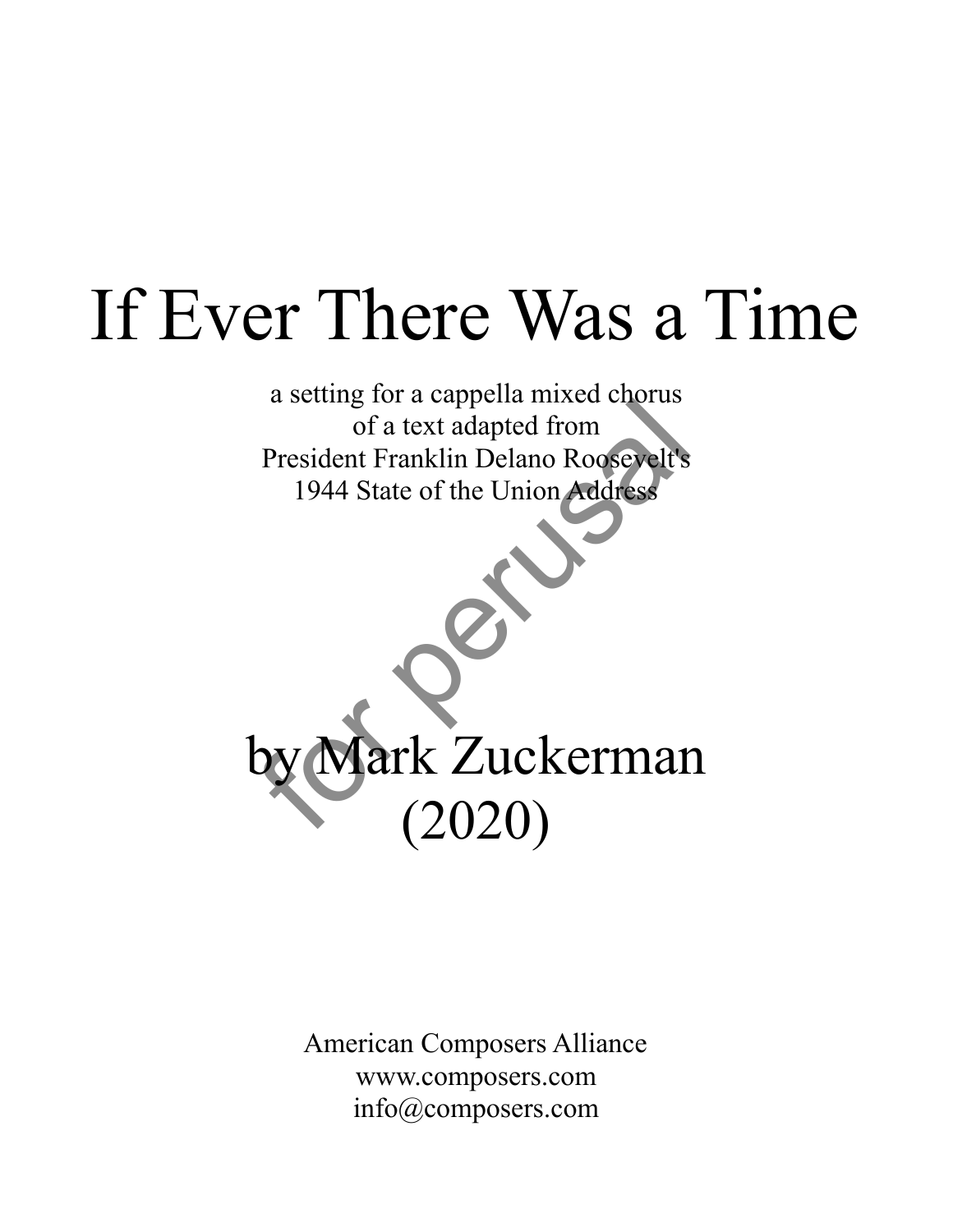**If Ever There Was a Time** is a work for a cappella mixed chorus on a text adapted from President Franklin Delano Roosevelt's 1944 State of the Union Address. The message is as relevant today as it was at the time.

This is what FDR said:

*If ever there was a time to subordinate individual and group selfishness to the national good, that time is now.*

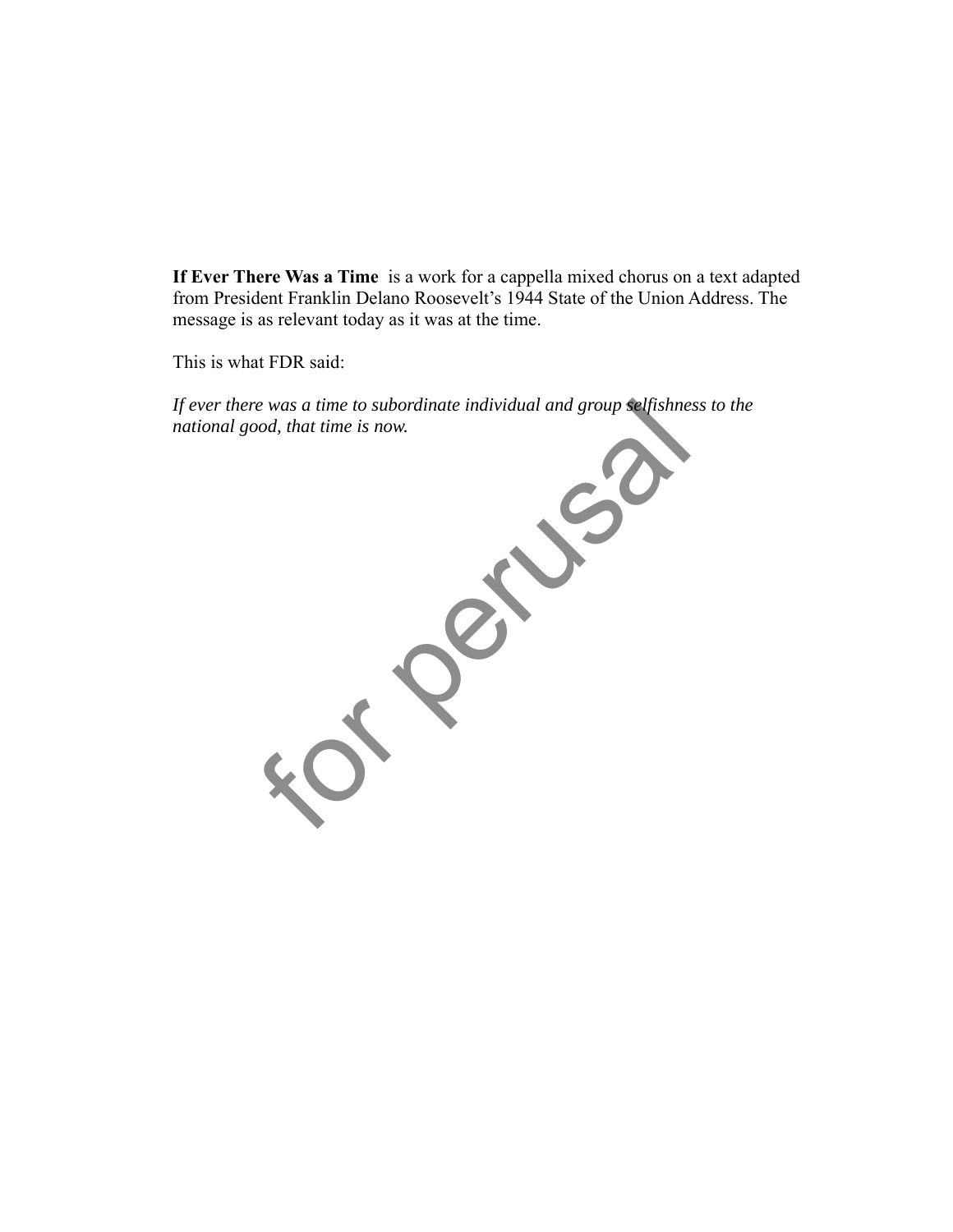## If Ever There Was a Time



© Mark Zuckerman, 2020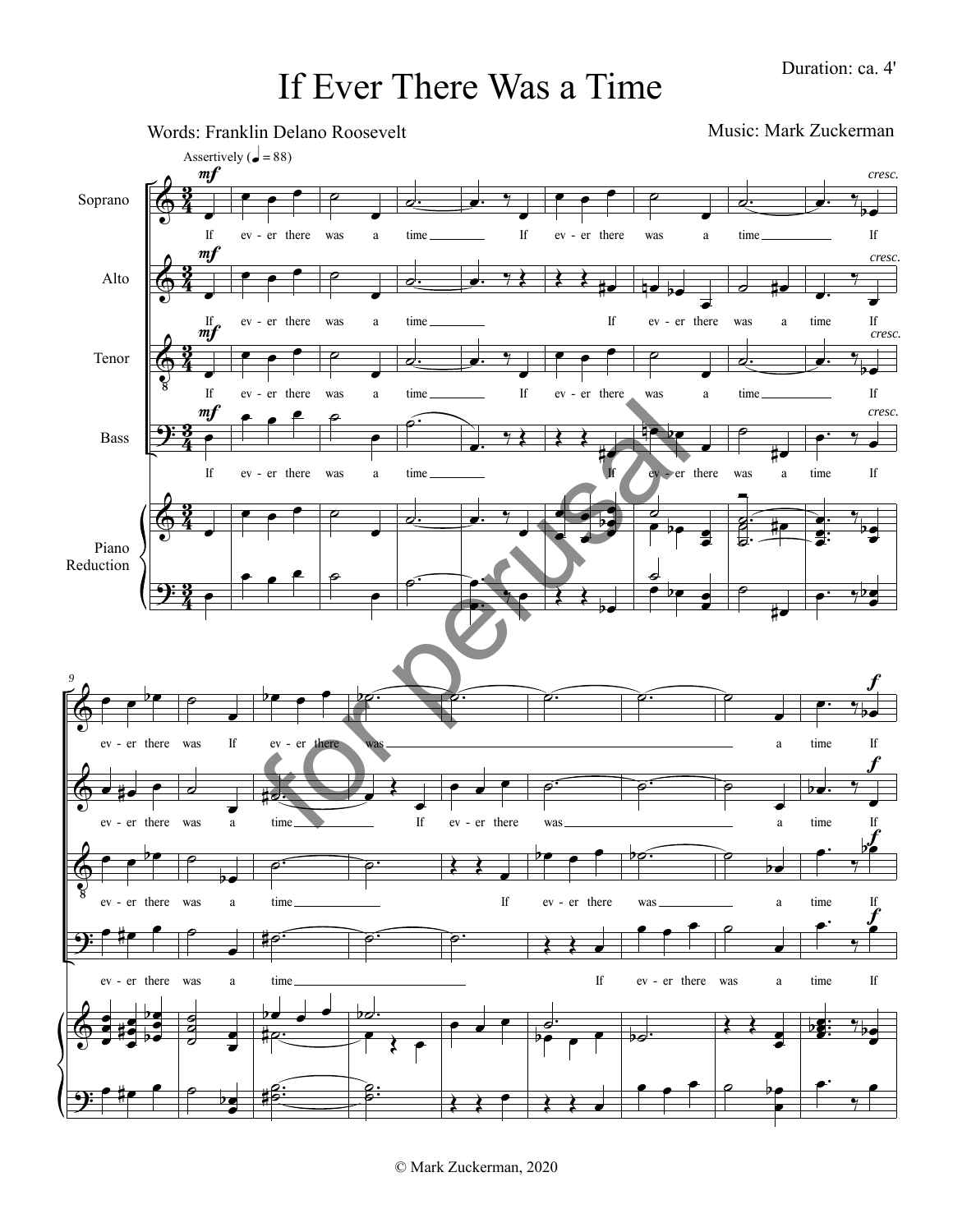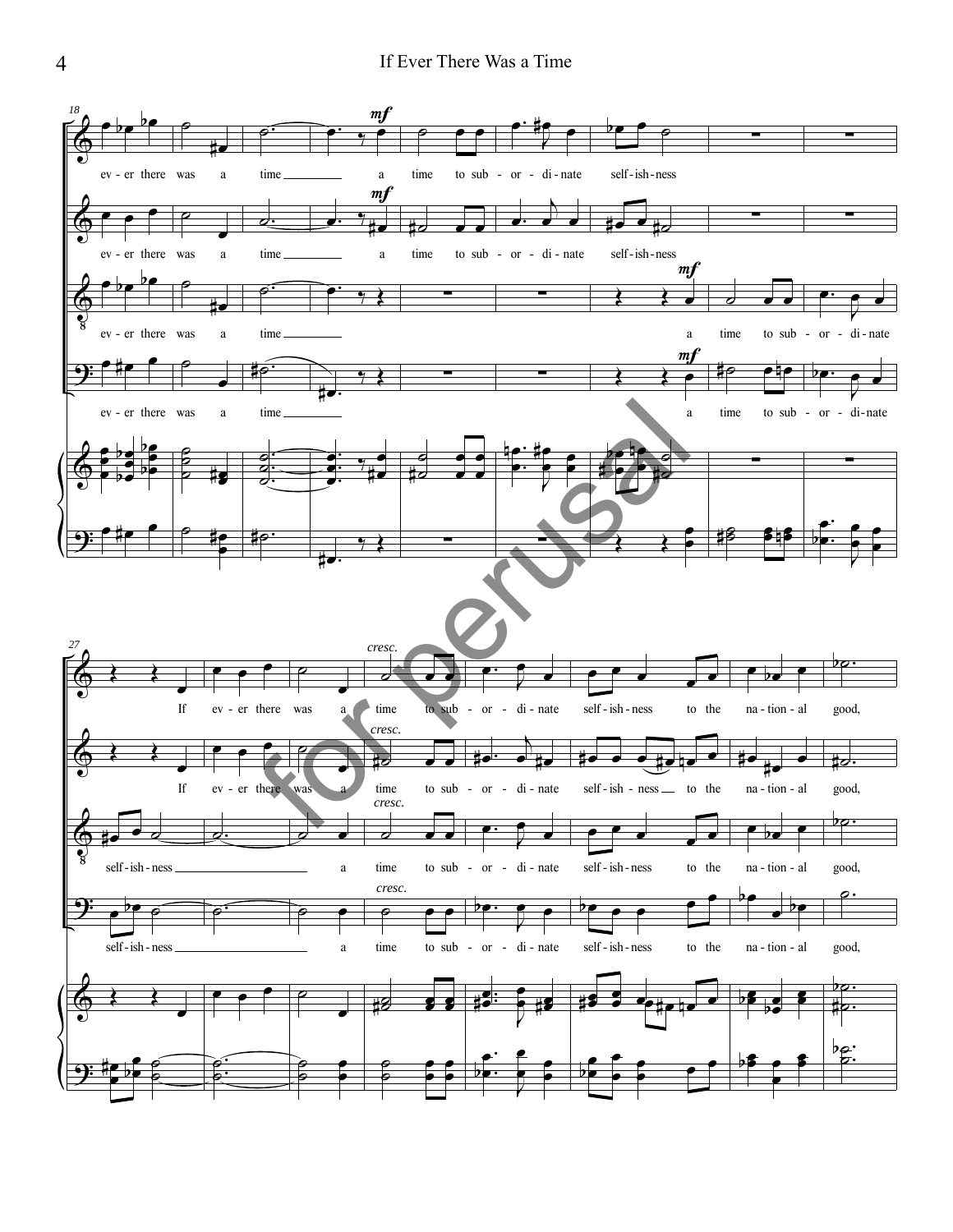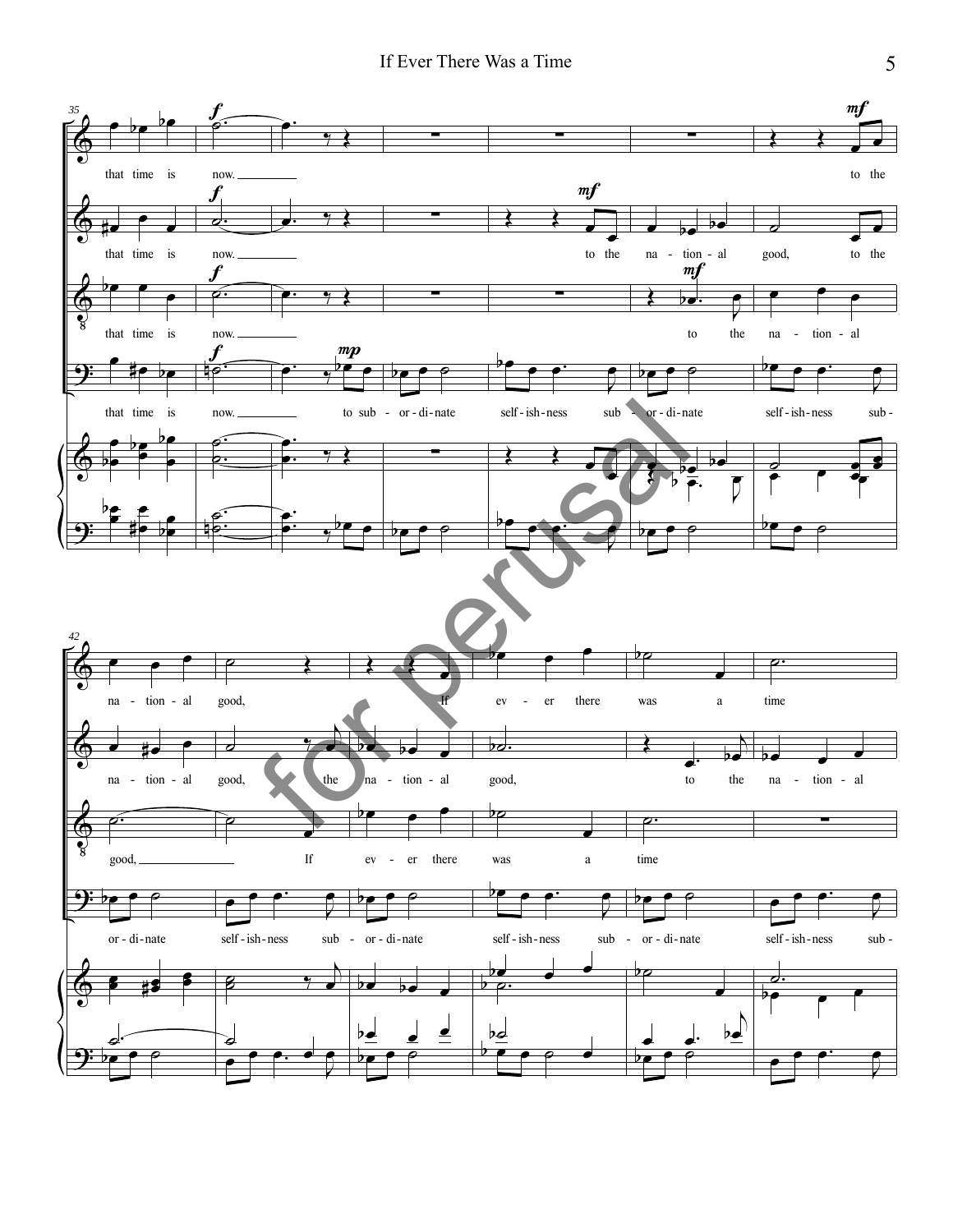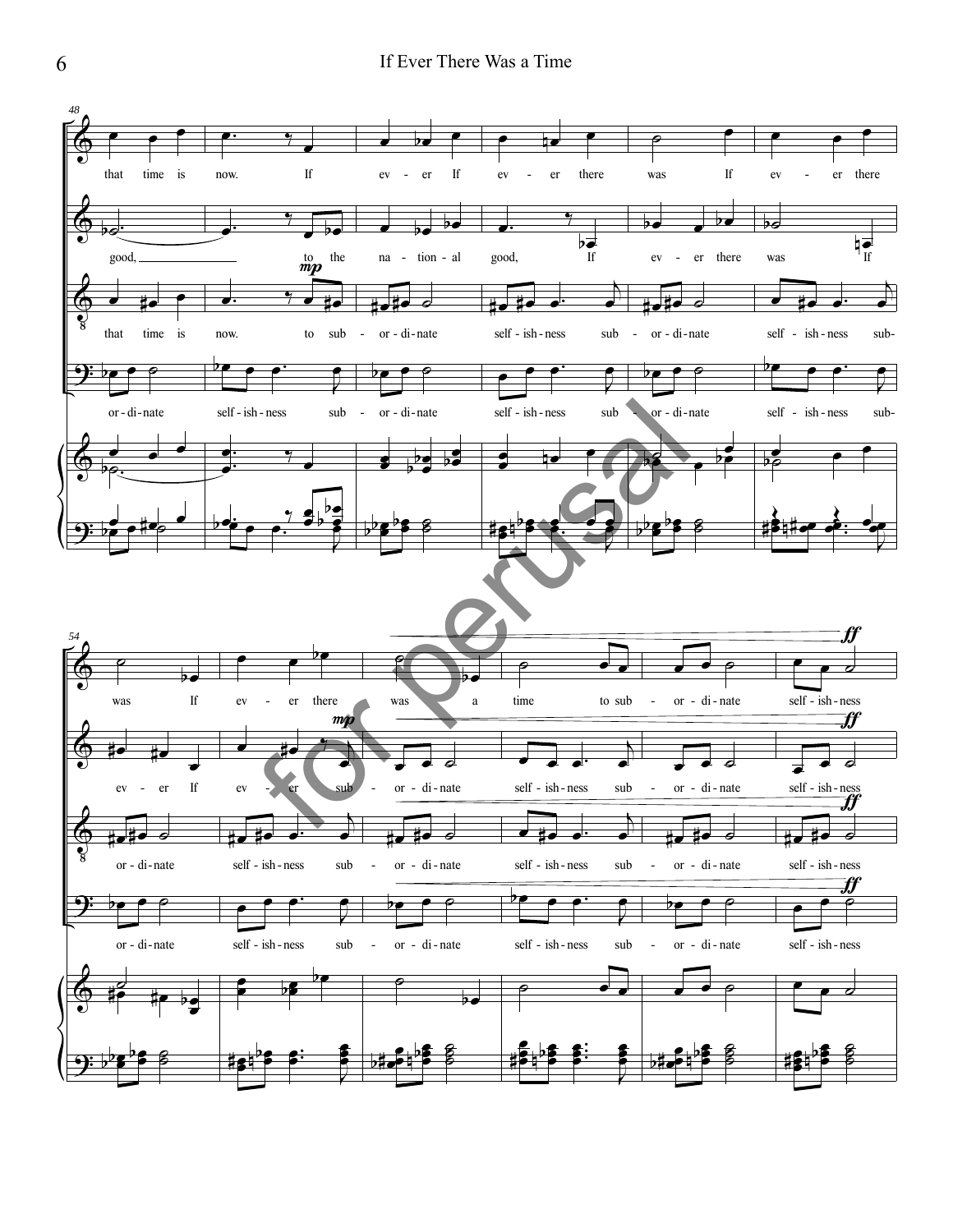